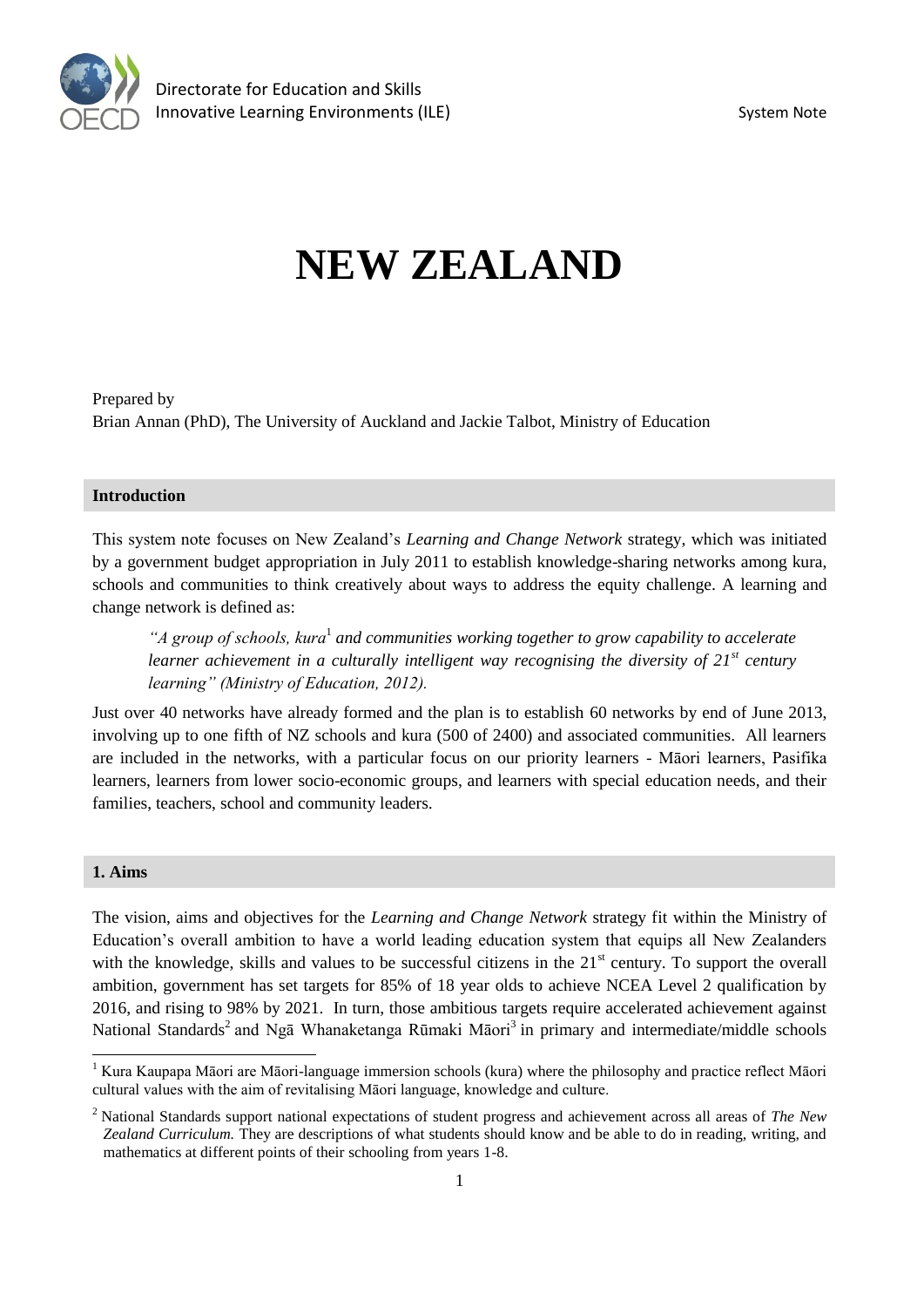

and kura so that, as a minimum, all year 8 learners are achieving the required standard of numeracy and literacy.

Government targets and educators continuing to do what has been done before will not address the equity challenge in New Zealand. There is a much higher chance of success if the people for whom those targets were set get excited about them and take personal responsibility to reach them. This is where the vision for the network strategy comes into play. The vision is about inviting priority student groups supported by their families, teachers and school and community leaders to take responsibility for learning and changing together in networks to achieve the overall lift. Underpinning this vision is a strong belief that the students and their supporting adults are inherently capable people. Looking at the equity challenge through that lens suggests that expertise resides within those groups to grow knowledge and skills together in order to explore common interests and to solve complex educational problems. This strategy, therefore, aims to create collective learning opportunities for those groups to find that expertise and use it to grow healthy and sustainable learning environments. The main mechanism for that capability and environmental growth is lateral networked learning and change within and across those groups.

The intention is to support primary and intermediate schools and kura, as well as secondary schools and wharekura along with their communities, to buy into the vision and understand their contribution. Supports are also in place to ensure the network participants continue to engage and progress when things become challenging. This is particularly important as learners make the transition between schools. It is well known that young people in New Zealand in years 8 and 9 are especially at risk of disengaging. It is likely that these learners would avoid this risk through collective learning and change in the transition from intermediate/middle/full primary to secondary school and kura. Engaging priority learner groups in challenging discussions about transition is far more likely to engage them in learning at this critical age than concerned adults sitting in staff rooms, Ministry offices and homes talking about them.

Specific objectives for the *Learning and Change Network* strategy are to;

- contribute to equitable outcomes for priority learner groups,
- build leadership capability to grow lateral learning and change capabilities within and between schools, families and communities,
- build sustainable links between schools, kura (the supply side of education) and students, families and communities (the demand side of education),
- grow evaluative capability around moderated use of achievement data and engagement indicators.

## **2. Leadership and Partners**

There are three tiers of leadership and partnership arrangements within the Learning and Change Network strategy:

 One tier is a strategic partnership between the Ministry of Education, Auckland UniServices and The University of Auckland provider team. Those three organisations respectively provide national

 $\overline{a}$ <sup>3</sup> Ngā Whanaketanga Rumaki Māori (National Standards for Māori-medium education settings) show the on-going progress of tamariki (children) in years 1-8 in te reo matatini (literacy) and pāngarau (mathematics) within Māori language immersion education.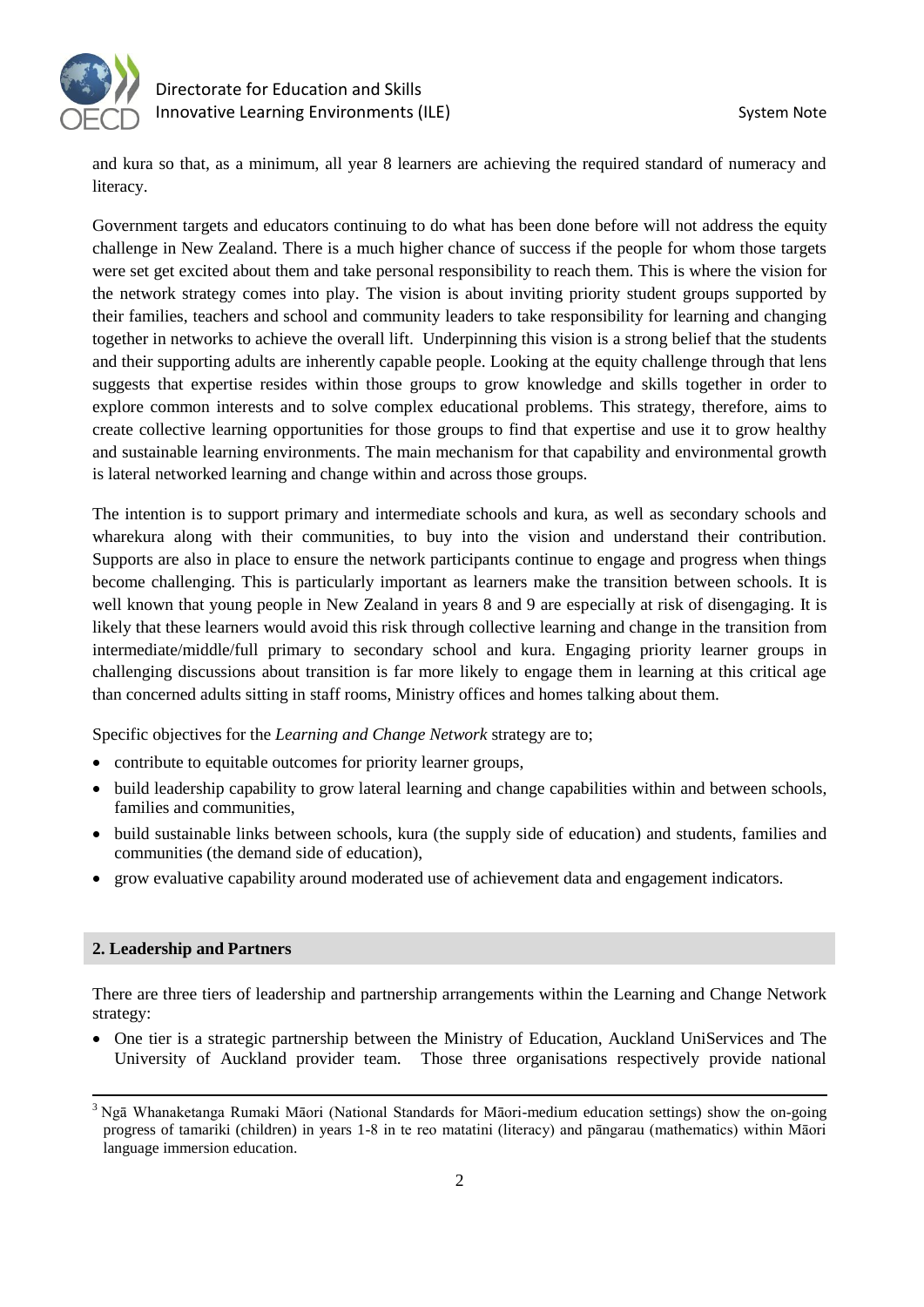

management, contract co-ordination and provision of services in strategic policy, operational design and implementation design and facilitation support to network leaders.

- A second tier is an operational partnership between the Ministry's Lead Development Advisors, the provider team and the network leaders. Leadership in this tier is distributed widely as knowledge is grown and new practices and theories-of-action are formulated. Leaders of two established networks, namely Manaiakalani (a network of 10 schools and 1 kura in a low-socio economic urban community) and Kura-a-Iwi (a network of 26 kura in a range of urban and rural communities) are assisting to create a network-to-network learning arrangement. It is anticipated that the ministry and provider teams will step backwards over time and the broader networking arrangement will be vital to sustained development.
- A third tier is the priority students taking a lead role in developing lateral learning and change network arrangements among one another and with their teachers, families and school and community leaders. Without this tier, the strategy would be a talk feast.

Success relies on all three tiers operating as networks in their own right and becoming interrelated in design, implementation and evaluation. An important design feature is that every tier leads to the students both in terms of support to accelerate their learning and in terms of expectation that students will take their fair share of responsibility to achieve the desired lifts. Early signs indicate this feature is energising both the students and the adults.

#### **3. Strategies and activities**

Growing interest among network participants to learn and change is a fundamental implementation principle. Communities-of-practice literature (Wenger, E., McDermott, R., & Snyder, W., 2004) was used to inform strategy thinking around activating interest among students, teachers, leaders and families to learn and change. It is about communities of people growing knowledge around a common interest in order to improve their practices. That is precisely what network participants are invited to do. It is not about professional learning communities, a concept that emphasises learning and assumes change. It is about learning and change and that is what communities-of-practice do. The Ministry's advisors and provider facilitators will provide frameworks and criteria to get them started and references about where to find out more information, but the finding out and putting the detail into the frameworks and criteria is the activity of the network participants.

An overarching framework is four phases of development; (i) establishing infrastructure to operate as a network, (ii) profiling the current learning environment to understand student achievement challenges and agree on change priorities, (iii) implementing a plan to address the change priorities, and (iv) sustaining useful changes and agreeing on next steps. Network participants will not be spoon-fed with knowledge through those phases. They will set their change agendas, lead their strategies and evaluate the effectiveness and impact of their change activities. The Learning and Change Networks initiative is about growing the network participant's capacity to perform these functions.

Self-determination combined with open-source knowledge sharing across networks does not equate to a 'thousand flowers blooming.' To the contrary, there is considerable discipline and deep learning involved in the network activities. A design paper (Timperley and Earl, 2012), a report about global trends in lateral learning (Annan, 2012) informed a set of robust processes for use in network activity. Those processes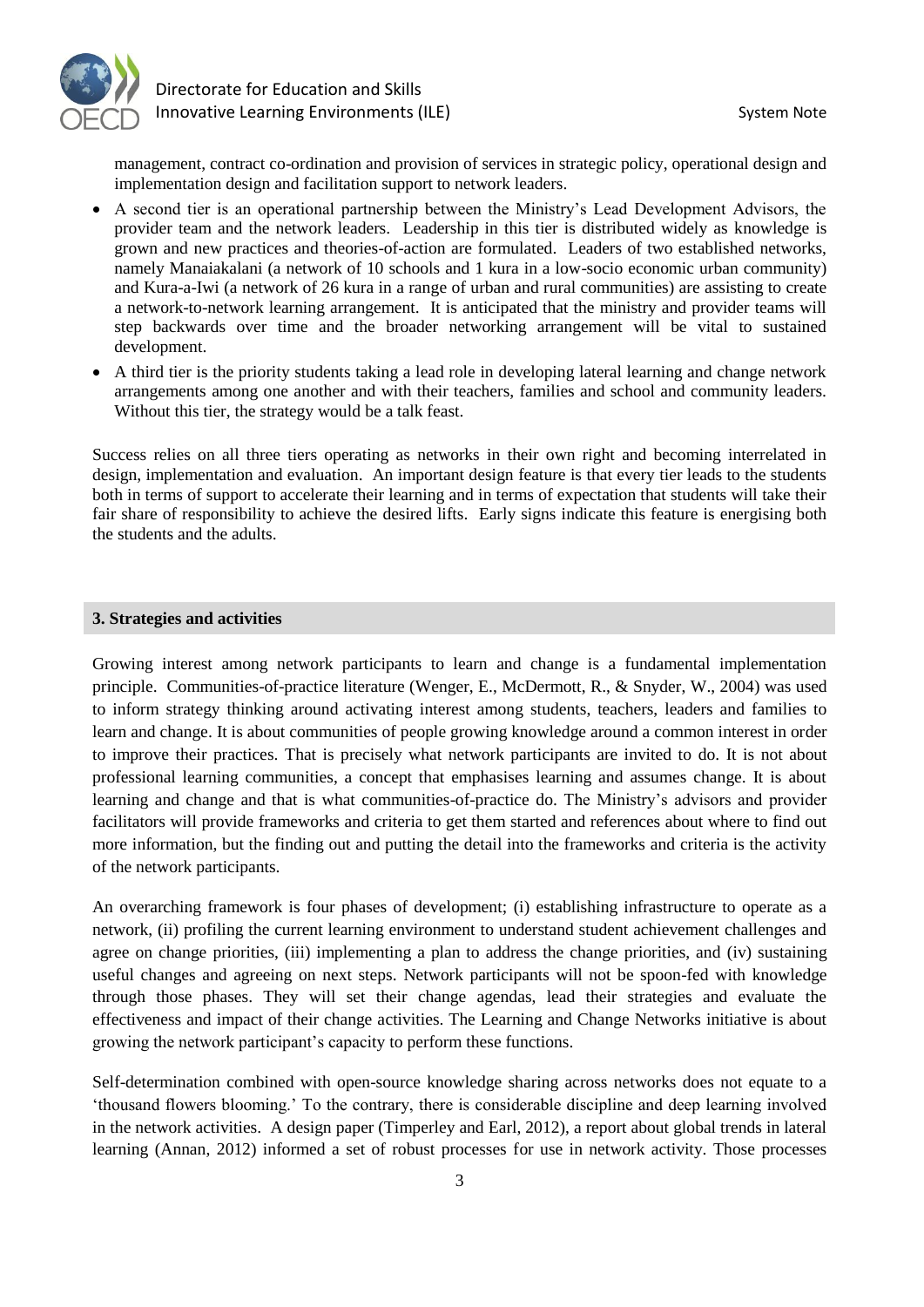

were recorded in an initial induction manual (Annan, 2012) and are now being transferred to be online resources. Three analysis tasks at the outset, for instance, engage participants for up to six months in deep learning to identify the priority achievement challenge, to map the current situation around the achievement challenge and to be clear about the learning, teaching, leadership and family support practices that are useful and should be kept and those that are best changed. Follow-on implementation and evaluation aspects of the design are equally challenging and, apart from minimal facilitation support, all the activities are supported within regular budget constraints. The network experience, therefore, breaks the mould of supply-driven hand-out strategies to demand-driven mind shifts and practice improvements.

Engagement with parents and families of young learners will happen early; it will provide opportunity for genuine co-construction of thinking about the best learning environment for their children and what needs to change to create such an environment. Learner voice and action coupled with parent and family voice and action will be at the forefront of all the network activities. An important design feature is that this input is both within and across schools and kura. In the past, across school activity has typically been for athletic field days, cultural festivals and speech contests. This strategy introduces the idea of fields days focused on growing healthy learning environments. Students and their mums and dads coming together across schools and kura to share their views about achievement trends, about teaching and learning, using data, engaging communities, addressing barriers, supporting transitions and prioritising resources. For too long, those topics have been discussed in staff rooms and ministry offices away from students and mums and dads. It is high time they were included in the conversations, not to be consulted, to be equals in taking responsibility about what to do next and to check for and celebrate success as it occurs.

## **4. Context**

Over the last decade, New Zealand's education system has improved against a number of indicators. Overall our ambition is to have a world leading education system that equips all New Zealanders with the knowledge, skills and values to be successful citizens in the  $21<sup>st</sup>$  century. We know that whilst our education system has many strengths, too many learners are not achieving the necessary skills and qualifications they need for their future success. In particular, Māori learners, Pasifika learners, learners from low socio-economic groups and learners with special educational needs are disproportionately more likely to be underserved by the system. This is reflected in significant disparities in learner achievement, both within and across schools and kura.

New Zealand's education system, however, is only rated fair-to-good because of several significant challenges (Mourshed et al, 2010). A priority challenge is that three in ten students - and five in ten Māori students - leave school without achieving NCEA level 2, a minimum qualification for further education or employment. Overlay the strong influence of socio-economic factors on student learning and relatively static student achievement trends ( $PISA<sup>4</sup>$ ) during a decade when investment in education continued to increase has created a sense of urgency in New Zealand to accelerate student achievement to achieve

<sup>&</sup>lt;sup>4</sup> The OECD's Programme for International Student Assessment, which looks at the achievement of 15 year olds in reading, mathematics and science.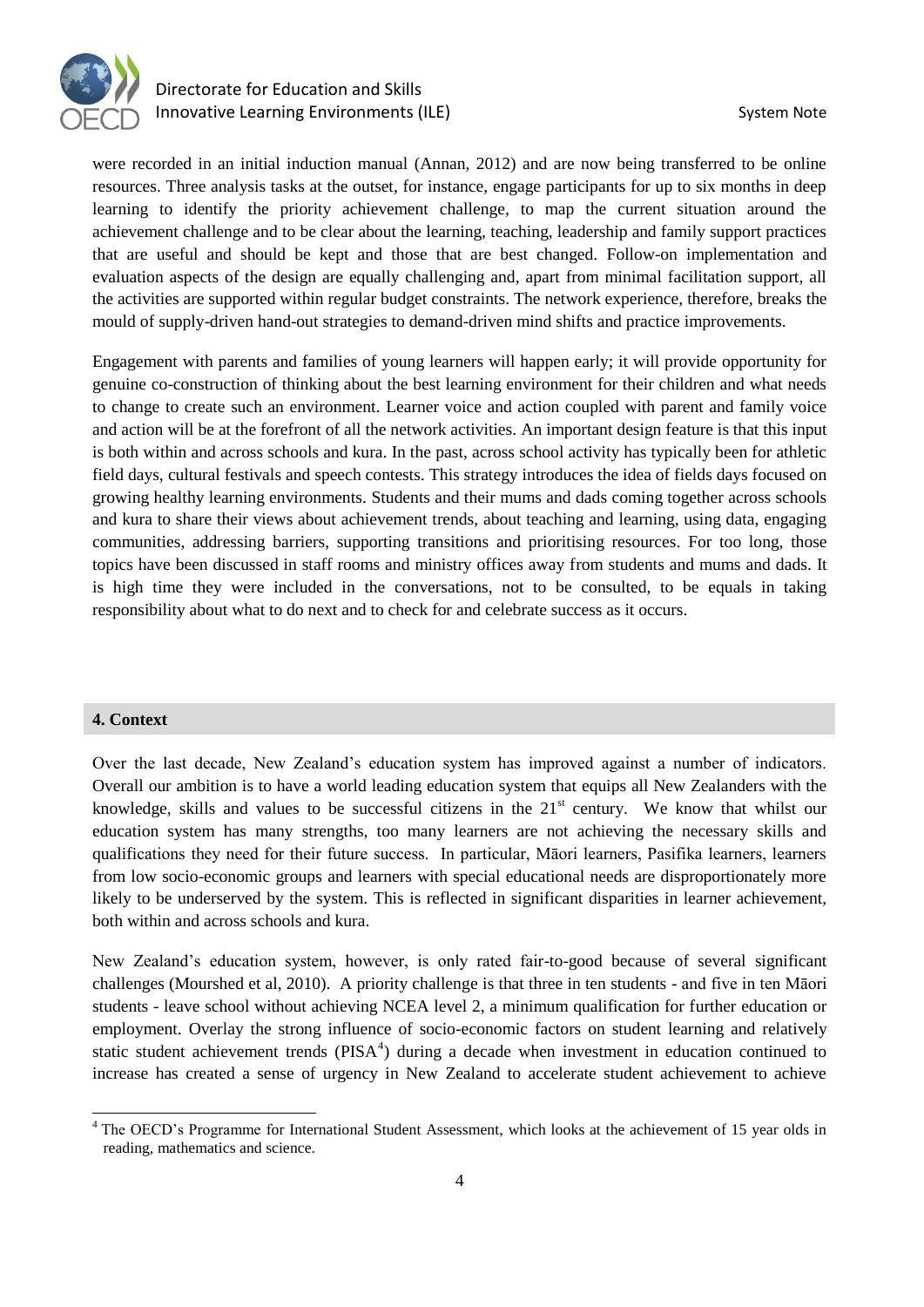

equitable learner achievement outcomes. It is obvious there is plenty of development work ahead. In light of this work, the Ministry has set targets for the next five years<sup>5</sup> (Ministry of Education, 2012) and schools are expected to set annual targets and to report progress to their communities and to the Ministry.

There are early signs that many schools and kura as well as government and officials are shifting their thinking about how to meet those targets. In the past, the default solution was for individual schools and kura to meet the targets within the self-managing framework. Systems-support investment, such as Professional Learning and Development (PLD), were designed to support individual schools and kura. In the recent past, several ventures have been introduced to bring schools together, which suggests schools, kura and communities are coming around to the belief that complex educational problems are better solved in groups than alone.

An array of collaborative strategies came and went over the past decade; *Extending High Standards Across Schools* (EHSAS), *Schooling Improvement clusters* (SI), *Building Evaluative Capability in Schooling Improvement* (BECSI), *National Curriculum Learning Communities* (NCLC) and *Virtual Learning Communities* (VLC) for digital technologies. It was an experimental era and a great deal was learned along the way. Whilst there were a number of successes in those initiatives, there were too many cases where the structures and frameworks had not been rigorous or focussed enough and learning capabilities had not been embedded. There was also evidence that apart from a few standout examples, those programmes did not attend to equitable outcomes for priority learner groups. This limited the benefits and meant that they have not been sustained.

The Learning and Change Network strategy is an attempt to pull together useful findings from that experimental era that will bring together schools, kura, communities, professional providers and ministry officials to achieve government and school/kura targets for learner achievement. One point of difference from the previous experimental era, is the creation of sustainable partnerships and interdependence ahead of self-management and independence. A second point of difference is moulding together the three big agenda items of schooling improvement, blended learning and cultural responsiveness into a coherent whole instead of creating projects that deal with those agenda items in silos.

 5 Ministry 5-Year targets are

To increase the proportion of children starting school who have participated in early childhood education

To increase the proportion of learners achieving expected literacy and numeracy standards

80% of schools will be demonstrating highly inclusive practice for learners with special education needs with 20% demonstrating good practice

To increase the proportion of 18-year-olds with NCEA Level 2 or an equivalent qualification

To increase the proportion of 25-to-34-year-olds with a qualification at level 4 or above on the New Zealand Qualifications Framework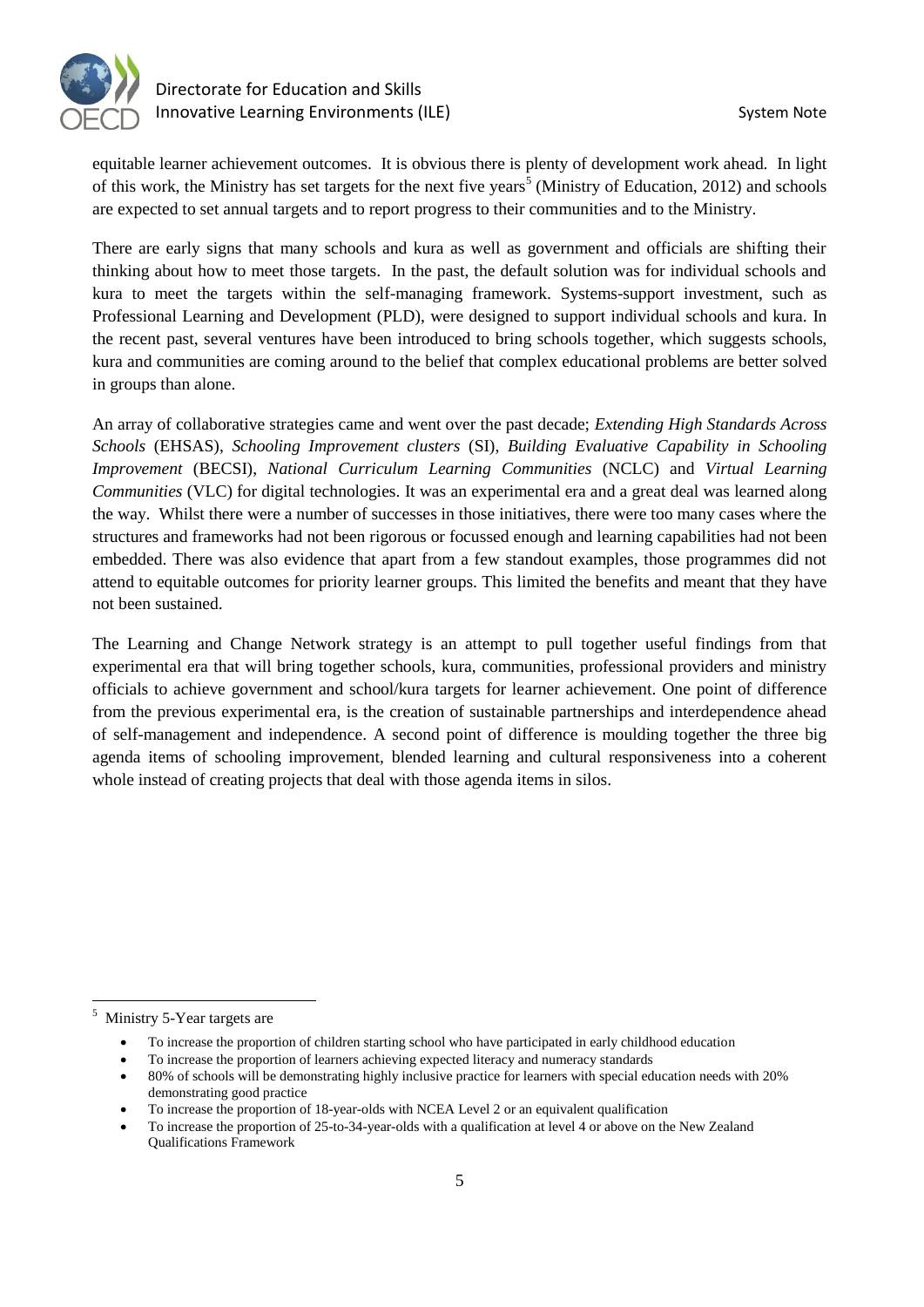

## **5. Resources**

The *Learning and Change Network* strategy was allocated NZD \$7m over two years in the Government's 2011 Budget. This allocation is small compared to the investment that participant schools will contribute to the venture. It is also small alongside the other supports the Ministry provides but has the potential to reach a large number of learners. The following table shows how the allocation will be spent during the life of the initiative:

| Design, implementation and support of the initiative          | \$1.5m |
|---------------------------------------------------------------|--------|
| Internal staff providing support and monitoring to networks,  | \$1.6m |
| including staff overheads                                     |        |
| External provider and partner organisations providing support | \$3.9m |
| and facilitation to networks                                  |        |

This allocation will enable up to 60 networks (approximately 500 schools and kura) to be supported.

## **6. Development over Time**

Design work on the Learning and Change Network strategy commenced within the Ministry in October 2011. To inform the design process and to satisfy early demand from some parts of the sector, five pilot learning and change networks were established. The pilot networks represented a total of 45 schools and kura. Those pilots and the Ministry's operational policy (Ministry of Education, 2012) benefited from The University of Auckland support to several other pilot networks in Australia and connections to the Global Education Leaders Programme (GELP) and the International Congress for Schooling Effectiveness and Improvement (ICSEI). Key point here is that reciprocal learning and design developments across international jurisdictions are an important development feature of the strategy.

The strategy formed formal partnerships and went live in October 2012 and the five pilot networks plus eight others were immediately transitioned from Ministry-supported infrastructure phase to facilitation support from The University of Auckland provider team for the understanding phase. In February 2013, a total of 24 networks have now been transitioned to the provider team to do the profiling and planning work in the understanding phase. The Ministry is currently supporting a further 17 networks through the infrastructure phase, which gives a total of 41 networks that will be engaged in detailed network activity by the end of April 2013. The 27 networks represent 164 schools and kura with a total roll of approximately 43,488 learners.

## **7. Evidence of effectiveness and efficiency**

A significant indicator of effectiveness is the collection of achievement data that shows achievement challenges among priority learners have been addressed in an accelerated manner. Data tracking of that nature is primarily the responsibility of schools and kura within their regular planning and reporting cycles.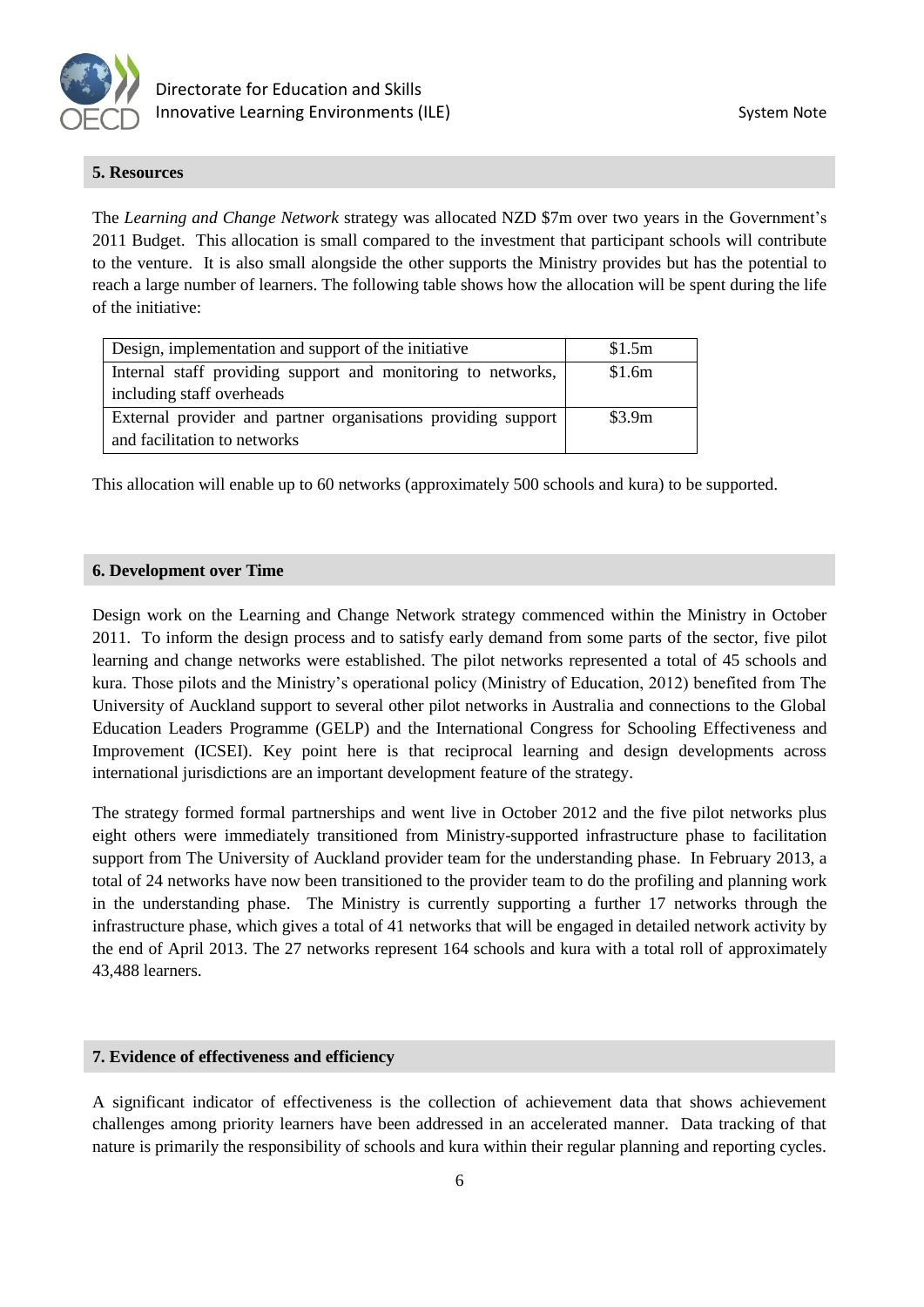

The University of Auckland provider team is also supporting networks to train practitioner-evaluators to lead evaluative probes. The probes aim to assess the extent to which networks are making the changes they prioritised and the impact of those changes on valued student outcomes. The Ministry is also monitoring network leadership via a capability continuum tool designed for that purpose. Efficiencies are being closely monitored via both the Ministry and UniServices Ltd on behalf of The University of Auckland.

Various satisfaction surveys are also tracking the extent of thinking and motivation of participant groups. In September 2012, for instance, pilot networks were surveyed and positive feedback showed participant thinking had been broadened and deepened beyond expectations, levels of motivation and enthusiasm and willingness to share transparently and honestly had increased with each session and student voice and responsibility was a main contributor to determining the networks' hunches and the possibilities they have grappled with. Importantly, the learners have been involved in all practice aspects of the methodology so far.

## **8. Success Factors**

A primary success factors will be establishing networks that contribute to the acceleration of learning among priority student groups. That on its own will not resolve the equity challenge in New Zealand. A more significant success factor will be the extent to which systems-leaders as well as school leaders can align this strategy with other strategies that are also contributing to accelerated learning. Furthermore, success will also be contingent on those systems-leaders and school leaders removing strategies that are not making a significant contribution and that are causing clutter in the system. A consequential success factor, therefore, is for school leaders to create a more coherent practice environment and systems-leaders to create a more coherent policy environment and those two environments talking to one another about continuous improvement. At this point in time, both the policy and practice environments are cluttered with routine guidelines, rubrics, projects, programmes and accountability reporting, which are all vying for survival. This learning and change network strategy has the potential to reduce that clutter by shifting intervention logic from passive routines to active adaptations.

## **9. Tensions and impediments**

Tensions and impediments are inevitable in any strategy and this one has its fair share. Some tensions are easily resolvable, such as suspicions among some schools that this strategy is simply another add-on to the existing suite of Ministry supports or national standards dressed up in new clothes. Others are not so easily resolved, such as organisations that espouse a desire to grow lateral learning and change then deal with everyday situations in a hierarchical manner. It is one thing to get excited about lateral learning and change, it is another thing to actually practice those things.

A priority impediment is the tendency to rush developments. Rushing the sign-up of networks and cutting corners in analysis tasks and across-school connections may satisfy contrived time deadlines or reduce